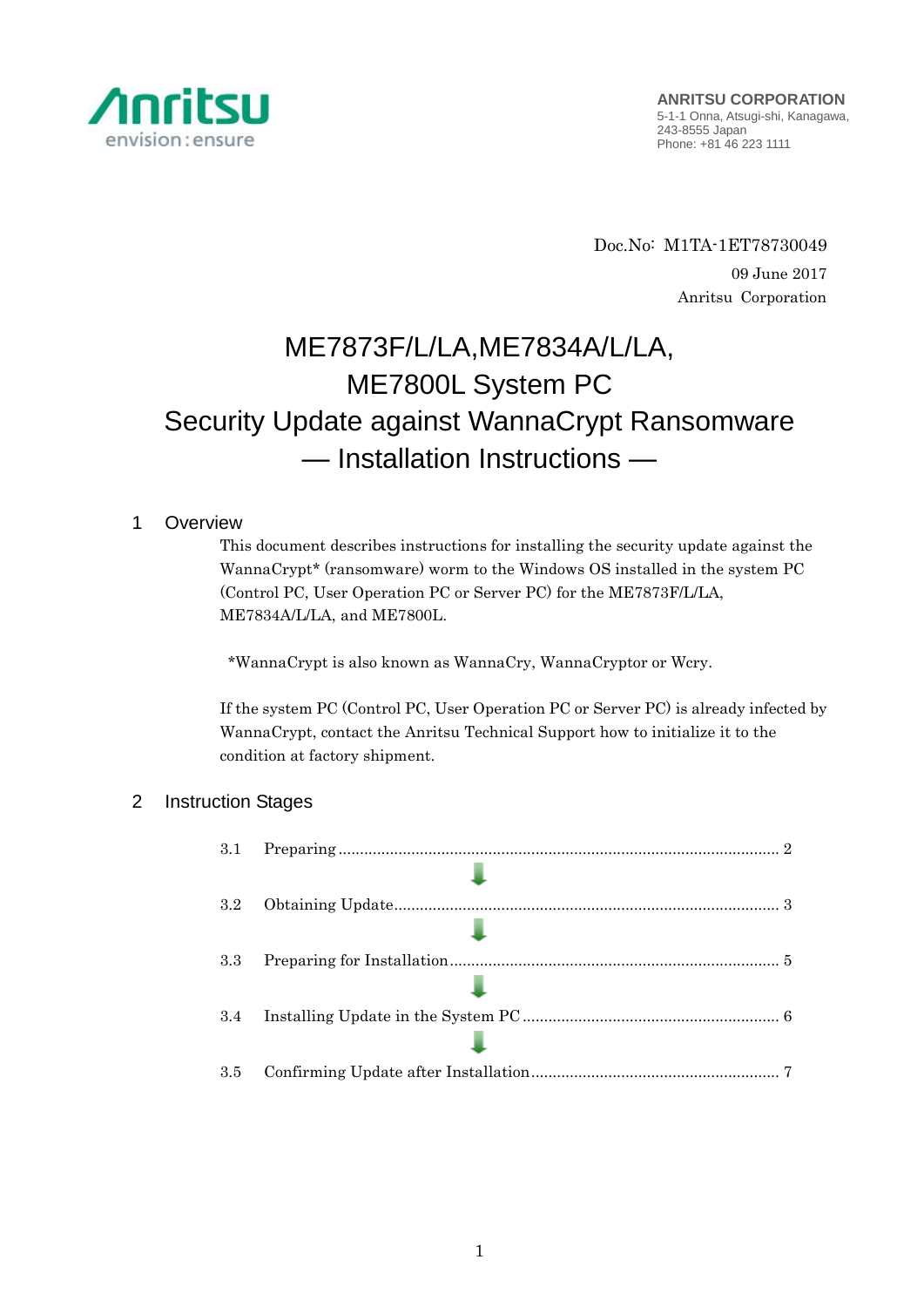# <span id="page-1-1"></span><span id="page-1-0"></span>3 Instructions

# 3.1 Preparing

1. Equipment needed for installation

The following equipment is needed for installing the update.

- •Internet-connected personal computer other than the system PC (hereafter, "Internet-connected PC")
- USB flash memory that can be mounted on both the system PC and the Internet-connected PC.

The USB flash memory must not have any security management function.

#### *Note:*

# Scan and confirm that the Internet-connected PC and USB flash memory are not infected by any malware.

2. Backing-up important files

We recommend creating a backup of important data to external storage of the system PC such as USB flash memory to guard against data loss problems when installing the update.

## *Note:*

Anritsu will not be held liable for loss of data on the storage device in the system PC.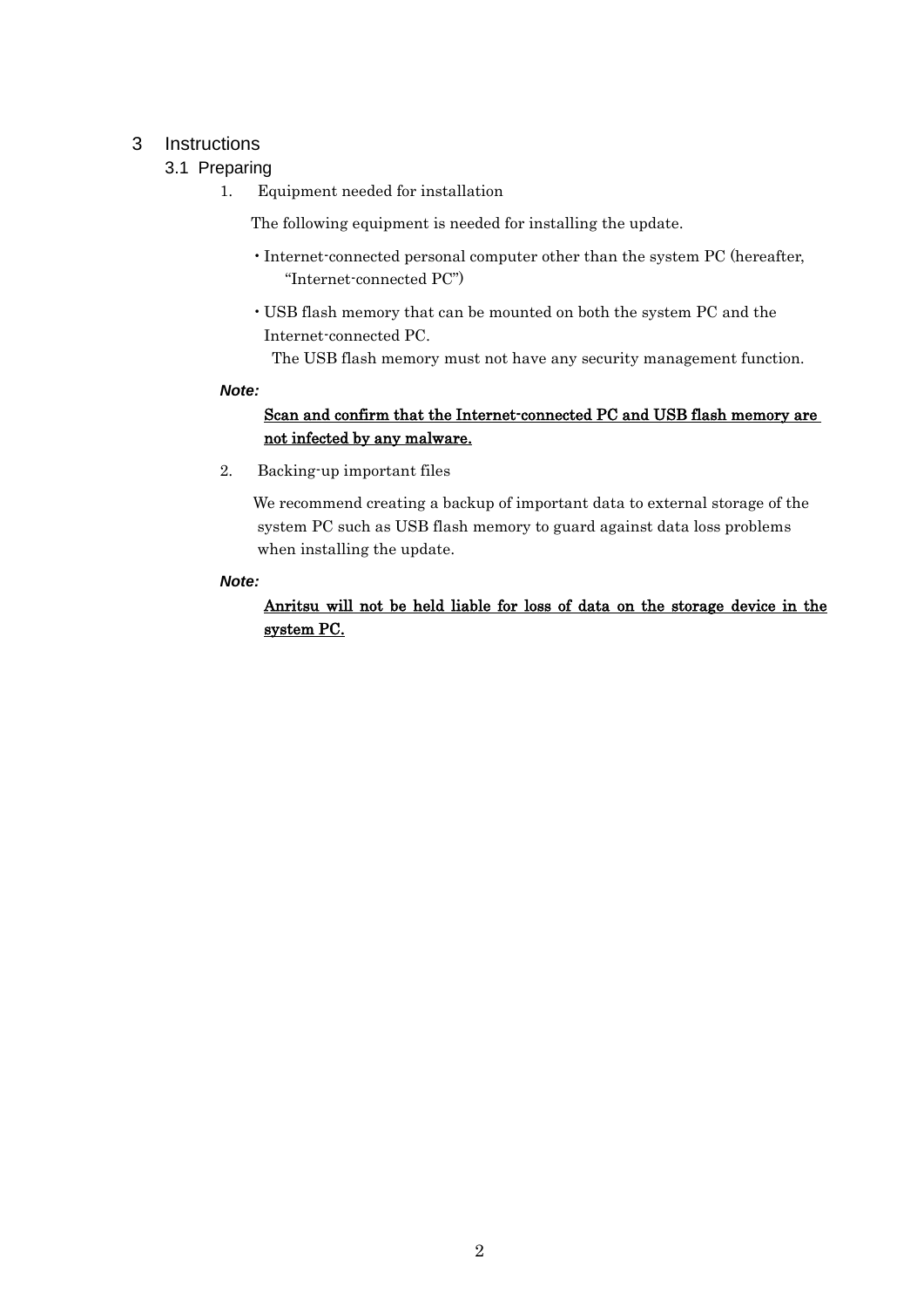## <span id="page-2-0"></span>3.2 Obtaining Update

Download the correct update from Microsoft's homepage. Use the Internet-connected PC to download the update.

This section describes the Internet-connected PC's operation for downloading.

#### *Note:*

# DO NOT connect the system PC (Control PC, User Operation PC, or Server PC) directly to the Internet to download the update.

1. Access the following page and download the update against WannaCrypt for the Windows OS installed in the system PC.

<http://www.catalog.update.microsoft.com/Home.aspx>

Input KB number for the system PC and the Windows OS installed in it in the following box and click "Search".



Refer to the following table for the system PC and the Windows OS installed in it.

| Model                                 | PC.               | OS                      | Edition | KB number |  |
|---------------------------------------|-------------------|-------------------------|---------|-----------|--|
| <b>ME7873F</b><br><b>ME7834A/L/LA</b> | Control PC        |                         |         |           |  |
| ME7873L/LA                            | User Operation PC | Windows 7               | x64     | KB4012212 |  |
| <b>ME7834A/L/LA</b>                   | Server PC         |                         |         |           |  |
| <b>ME7873L</b>                        | Server PC         | Windows Server 2008     | x86     | KB4012598 |  |
| <b>ME7873L/LA</b>                     | Server PC         | Windows Server 2008     | x64     | KB4012598 |  |
| <b>ME7873L/LA</b>                     | Server PC         | Windows Server 2008 R2  | x64     | KB4012212 |  |
| ME7873LA                              | Server PC         | Windows Server 2012 R2  | x64     | KB4012213 |  |
| ME7873LA                              | User Operation PC | Windows 10 Version 1607 | x64     | KB4013429 |  |
| <b>ME7800L</b>                        | Control PC        | Windows 10 Version 1507 | x64     | KB4012606 |  |
| <b>ME7800L</b>                        | Control PC        | Windows 10 Version 1511 | x64     | KB4013198 |  |
| <b>ME7873LA</b>                       | Control PC        | Windows 10 Version 1607 | x64     | KB4013429 |  |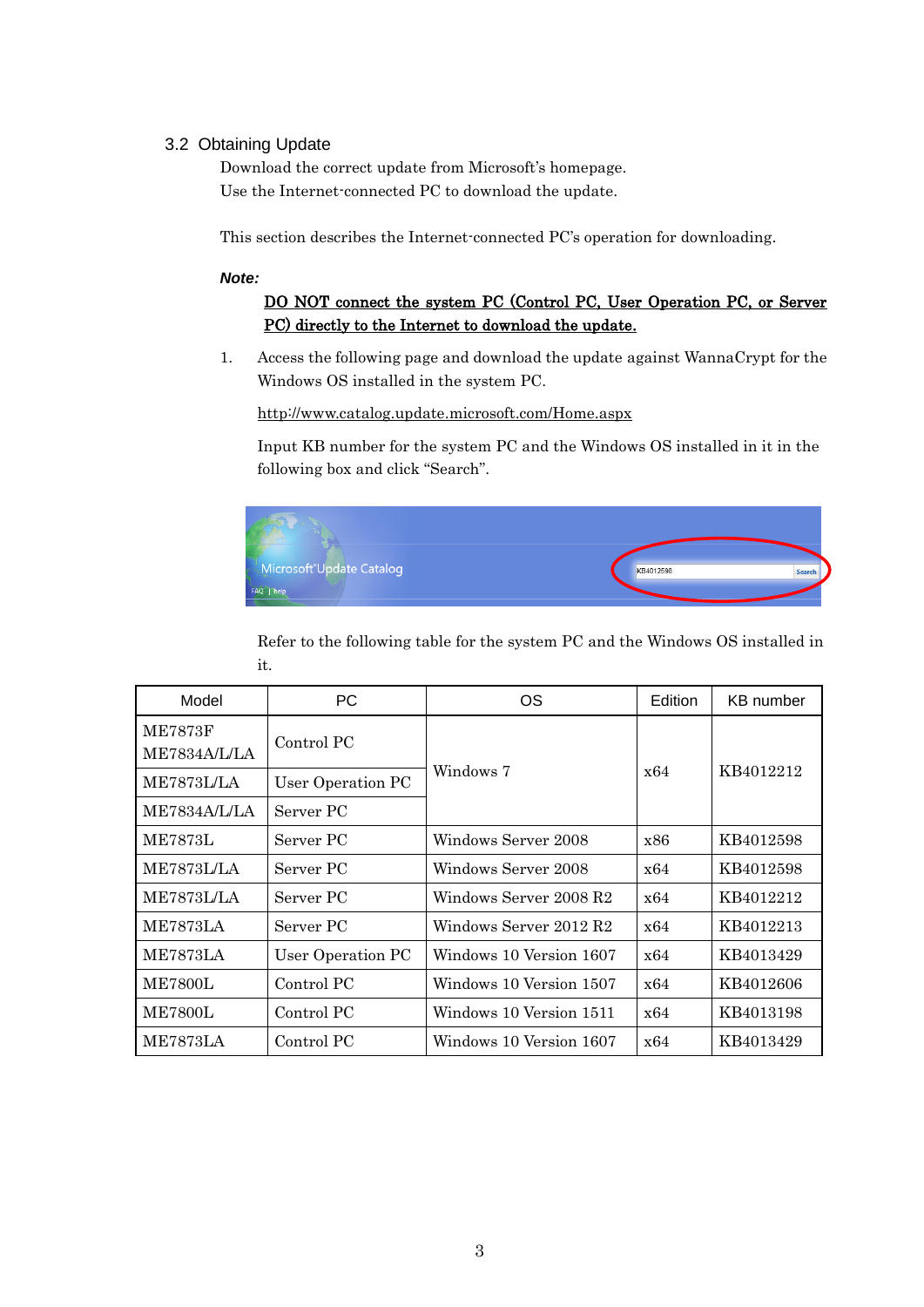2. At the displayed catalog page, click "Download" the update for the system PC and the Windows OS installed in it.

| <b>Microsoft Update Catalog</b>                                               |                                                              |                            |              | KB4012598 |          | x Search        |
|-------------------------------------------------------------------------------|--------------------------------------------------------------|----------------------------|--------------|-----------|----------|-----------------|
| FAQ 1 help                                                                    |                                                              |                            |              |           |          |                 |
| Search results for "KB4012598"                                                |                                                              |                            |              |           |          |                 |
| Updates: 1 - 13 of 13 (page 1 of 1)                                           |                                                              |                            |              |           |          | Previous   Next |
| Title                                                                         | <b>Products</b>                                              | Classification             | Last Updated | Version   | Size     |                 |
| Security Update for Windows 8 (KB4012598)                                     | Windows 8                                                    | Security Updates 5/13/2017 |              | n/a       | 872 KB   | Download        |
| Security Update for Windows XP SP3 (KB4012598)                                | Windows XP                                                   | Security Updates 5/13/2017 |              | n/a       | 665 KB   | Download        |
| Security Update for Windows Vista (KB4012598)                                 | Windows Vista                                                | Security Updates 3/12/2017 |              | n/a       | $1.2$ MB | Download        |
| Security Update for Windows Server 2008 (KB4012598)                           | Windows Server 2008                                          | Security Updates 3/12/2017 |              | n/a       | 1.2 MB   | Download        |
| Security Update for Windows Server 2003 for x64-based Systems (KB4012598)     | Windows Server 2003. Windows Server 2003. Datacenter Edition | Security Updates 5/13/2017 |              | n/a       | 951 KB   | Download        |
| Security Update for Windows 8 for x64-based Systems (KB4012598)               | Windows 8                                                    | Security Updates 5/13/2017 |              | n/a       | 984 KB   | Download        |
| Security Update for Windows XP SP3 for XPe (KB4012598)                        | Windows XP Embedded                                          | Security Updates 5/13/2017 |              | n/a       | 665 KB   | Download        |
| Security Update for Windows Server 2003 (KB4012598)                           | Windows Server 2003. Windows Server 2003. Datacenter Edition | Security Updates 5/13/2017 |              | n/a       | 682 KB   | Download        |
| Security Update for Windows XP SP2 for x64-based Systems (KB4012598)          | Windows XP x64 Edition                                       | Security Updates 5/13/2017 |              | n/a       | 951 KB   | Download        |
| Security Update for Windows Vista for x64-based Systems (KB4012598)           | Windows Vista                                                | Security Updates 3/12/2017 |              | n/a       | $1.3$ MB | Download        |
| Security Update for Windows Server 2008 for Itanium-based Systems (KB4012598) | Windows Server 2008                                          | Security Updates 3/12/2017 |              | n/s       | $1.2$ MB | Download        |
| Security Update for Windows Server 2008 for x64-based Systems (KB4012598)     | Windows Server 2008                                          | Security Updates 3/12/2017 |              | n/a       | $1.3$ MB | Download        |
| Security Update for WES09 and POSReady 2009 (K84012598)                       | Windows XP Embedded                                          | Security Updates 3/12/2017 |              | n/a       | 665 KB   | Download        |

| OS                                           | Edition | <b>KB</b> number | <b>Title</b>                                                                                                |
|----------------------------------------------|---------|------------------|-------------------------------------------------------------------------------------------------------------|
| Windows 7                                    | x64     | KB4012212        | March, 2017 Security Only Quality<br>Update for Windows 7 for x64-based<br>Systems (KB4012212)              |
| Windows Server<br>2008                       | x86     | KB4012598        | Security Update for Windows Server<br>2008 (KB4012598)                                                      |
| Windows Server<br>2008                       | x64     | KB4012598        | Security Update for Windows Server<br>2008 for x64-based Systems<br>(KB4012598)                             |
| Windows Server<br>2008 R <sub>2</sub>        | x64     | KB4012212        | March, 2017 Security Only Quality<br>Update for Windows Server 2008 R2 for<br>x64-based Systems (KB4012212) |
| <b>Windows Server</b><br>2012 R <sub>2</sub> | x64     | KB4012213        | March, 2017 Security Only Quality<br>Update for Windows Server 2012 R2<br>(KB4012213)                       |
| Windows 10 Version<br>1507                   | x64     | KB4012606        | Cumulative Update for Windows 10 for<br>x64-based Systems (KB4012606)                                       |
| Windows 10 Version<br>1511                   | x64     | KB4013198        | Cumulative Update for Windows 10<br>Version 1511 for x64-based Systems<br>(KB4013198)                       |
| Windows 10 Version<br>1607                   | x64     | KB4013429        | 2017-03 Delta Update for Windows 10<br>Version 1607 for x64-based Systems<br>(KB4013429)                    |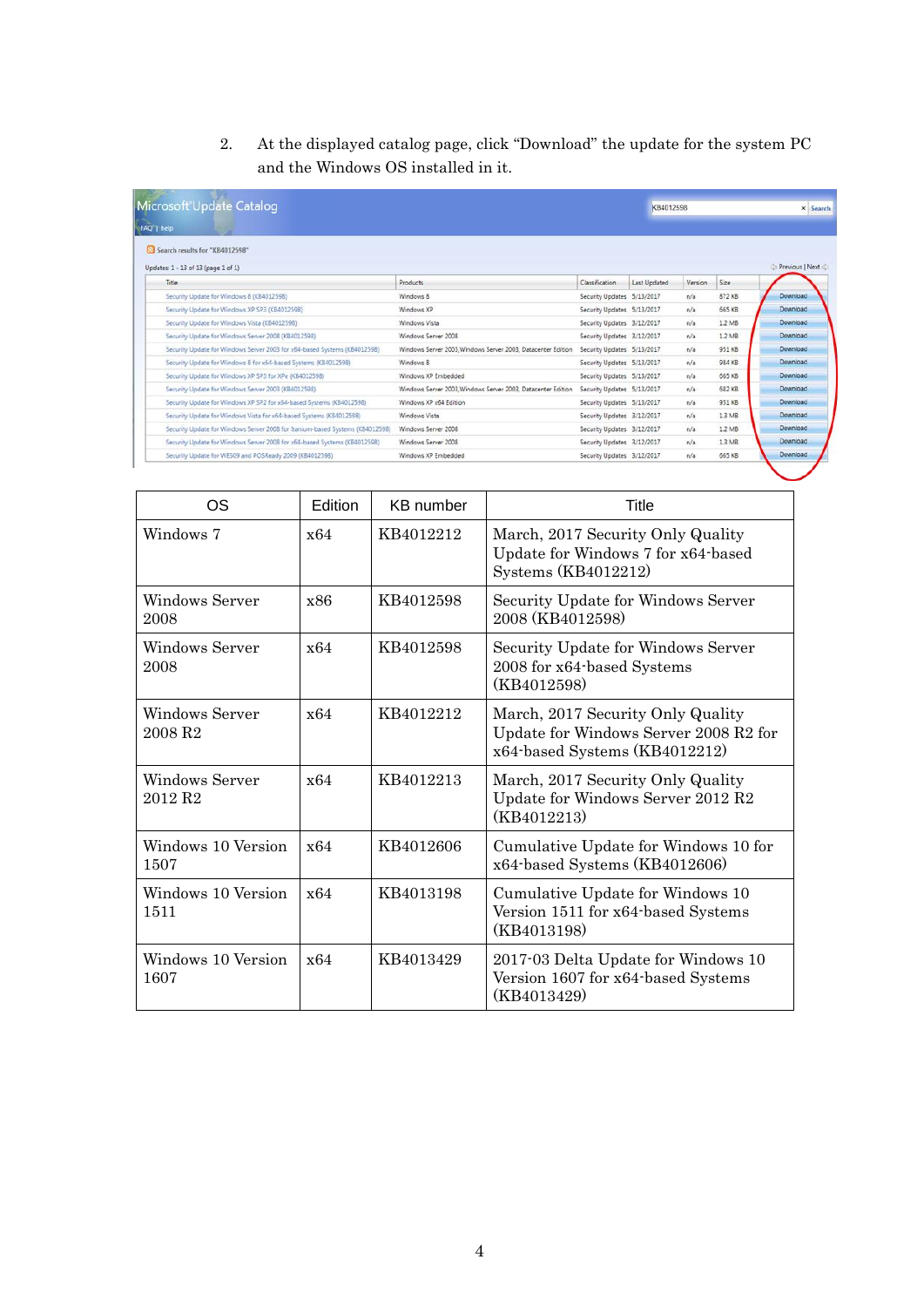3. At the Download screen, click the file name and save the file to the Internet-connected PC. Copy the file to USB flash memory.

#### *Note:*

## If the language selection dialog is displayed, select the file under "English".



## <span id="page-4-0"></span>3.3 Preparing for Installation

First, logon directly to the PC's desktop if the system PC is a 'Control PC' or 'User Operation PC'. Otherwise, logon to the target Server PC's desktop through 'Remote Desktop Connection' on a User Operation PC.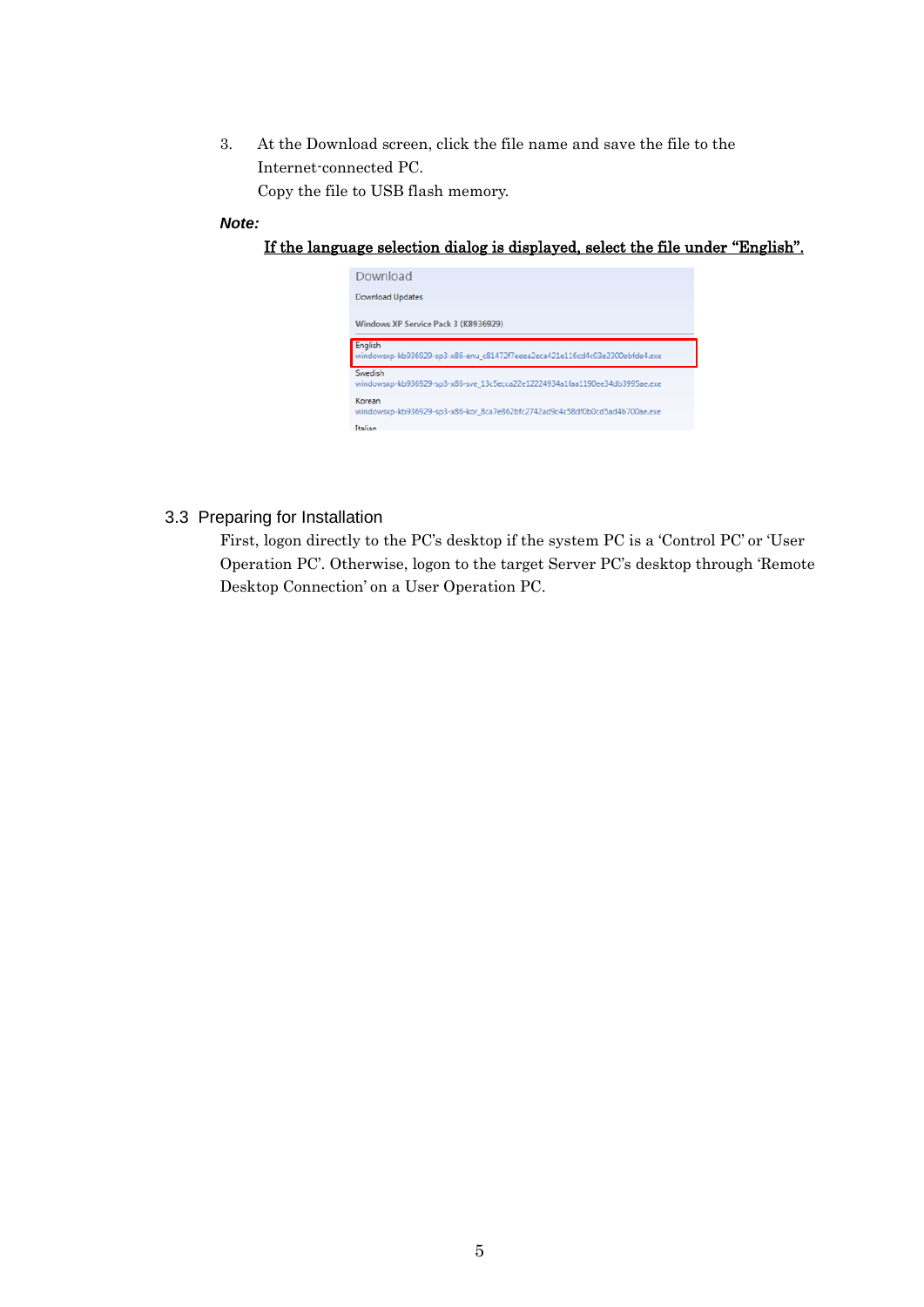## <span id="page-5-0"></span>3.4 Installing Update in the System PC

- 1. Copy the update downloaded as described in section [3.2](#page-2-0) "[Obtaining Update](#page-2-0)" to USB flash memory and then plug this memory into the system PC USB port.
- 2. Quit all applications running on the system PC.
- 3. Copy the file to the desktop of the system PC. After copying, unmount the USB flash memory from the desktop.

## *Note:*

# Unmount the USB flash memory by clicking the USB Eject icon on the taskbar at the bottom right of the screen and then remove the USB flash memory from the USB port.

4. Install the update.

Double-click the copied file.

The update program will launch. Follow the displayed instructions to continue installation.

After the installation, the following window is displayed. Check "Finish". (The following dialog box is a sample)



5. After installation completes, restart Windows. If the installer does not appear, restart Windows from the Start menu.